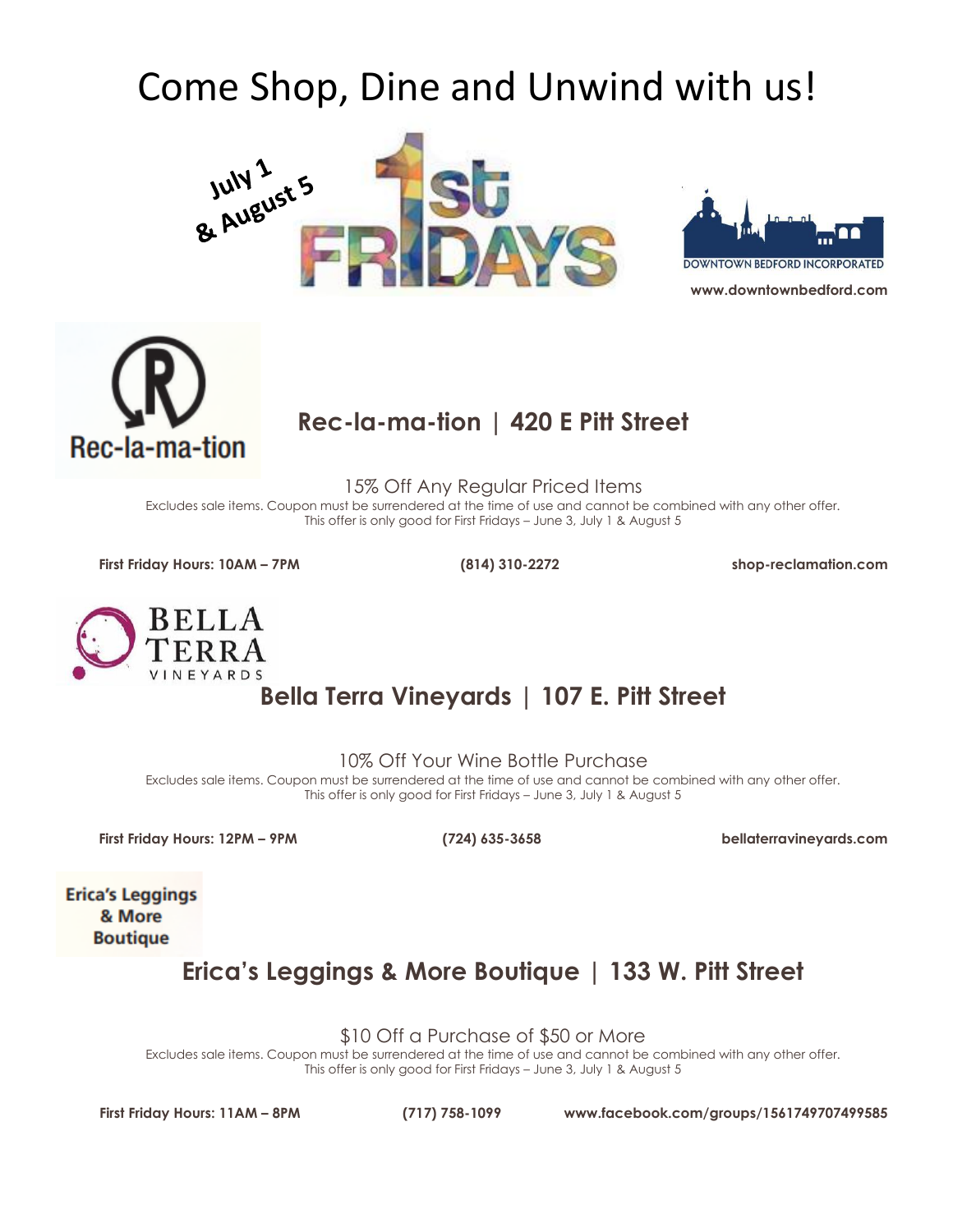

## **A Touch of Serendipity | 117 S. Richard Street**

20% Off Spring, Fall, and Christmas Decorations, lamps, glassware and collectibles 10% Off hats, scarves, gloves, bags, jewelry, furniture, hiking sticks, and more! Excludes sale items. Coupon must be surrendered at the time of use and cannot be combined with any other offer. This offer is only good for First Fridays – June 3, July 1 & August 5

**First Friday Hours: 10AM – 6PM (814) 310-2094 www.handcraftsandgifts.com**



# **Wholesome Living Marketplace | 107 Railroad Street**

Sunhearth Flower Bouquets will be available

2 for \$6 Nightingale Ice Cream Sandwiches

\*Additional in-store specials

Excludes sale items. Coupon must be surrendered at the time of use and cannot be combined with any other offer. This offer is only good for First Fridays – June 3, July 1 & August 5

**First Friday Hours: 10AM – 5PM (814) 623-8800 www.wholesomelivingmarketplace.com**



# **Magpie's Boutique | 125 S. Juliana Street**

\$5 Off a Purchase of \$50 or More

Excludes sale items. Coupon must be surrendered at the time of use and cannot be combined with any other offer. This offer is only good for First Fridays – June 3, July 1 & August 5

**First Friday Hours: 11AM – 5PM (814) 574-8081 www.facebook.com/shopmagpiesboutique**



**Founders Crossing | 100 S. Juliana Street**

First Friday Jewelry Sales Event

Buy one at regular price, Get 2nd 50% Off (Vendor Tag #'s 31, 20, 75)

Excludes sale items. Pay for higher priced item, second item of equal or lesser value is 50% off. Coupon must be surrendered at the time of use and cannot be combined with any other offer.

This offer is only good for First Fridays – June 3, July 1 & August 5

**First Friday Hours: 10AM – 5PM (814) 623-9120 www.shopfounderscrossing.com**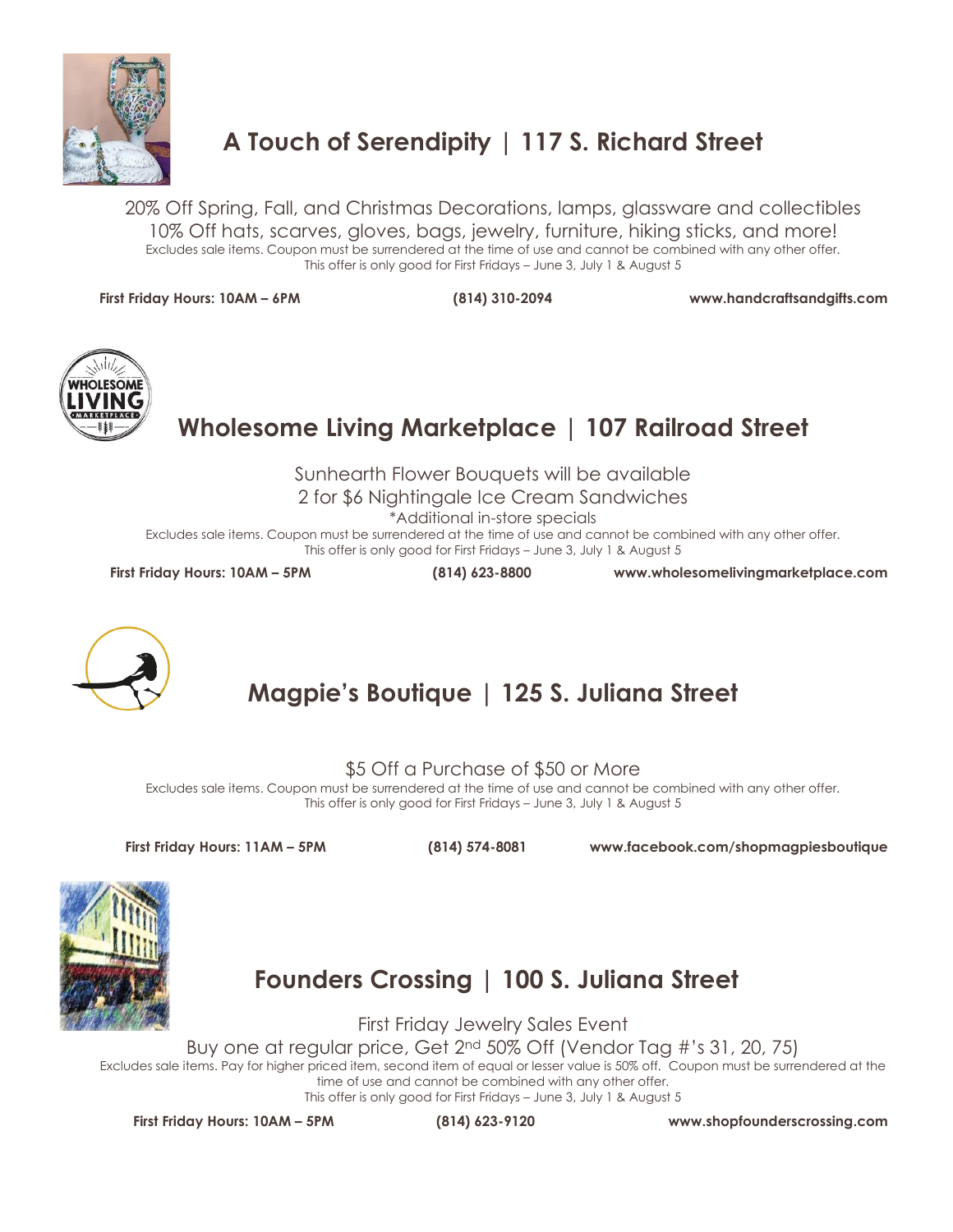

# **Bits of Time| 101 Railroad Street**

20% Off All Curtains from Vendor FFF

Excludes sale items. Coupon must be surrendered at the time of use and cannot be combined with any other offer. This offer is only good for First Fridays – June 3, July 1 & August 5

**First Friday Hours: 10AM – 6PM (814) 310-2388 www.bitsoftimebedfordpa.com**



#### **Southern Alleghenies Museum of Art 137 E. Pitt Street**

10% Off Gift Shop Items

Excludes sale items. Coupon must be surrendered at the time of use and cannot be combined with any other offer. This offer is only good for First Fridays – June 3, July 1 & August 5

**First Friday Hours: 12PM – 4:30PM (814) 589-3020 http://sama-art.org/**



# **Serafina Art Studio | 124 W. Pitt Street**

\$10 Off Any ONE Additional Group or Private Art Class

Upon Registration for Any Class at Full Price

Excludes sale items. Coupon must be surrendered at the time of use and cannot be combined with any other offer. This offer is only good for First Fridays – June 3, July 1 & August 5

**First Friday Hours: 11AM – 5PM (814) 494-6291 www.facebook.com/serafinaartstudio/**

**JULI'S WEARABLE ART** 

## **Juli's Wearable Art| 100 E. Pitt Street**

15% Off Any In-Stock, Regular Priced Bath Items

Excludes sale items. Coupon must be surrendered at the time of use and cannot be combined with any other offer. This offer is only good for First Fridays – June 3, July 1 & August 5

**First Friday Hours: 9:30AM – 5:30PM (814) 623-7216 https://juliswearableart.com/**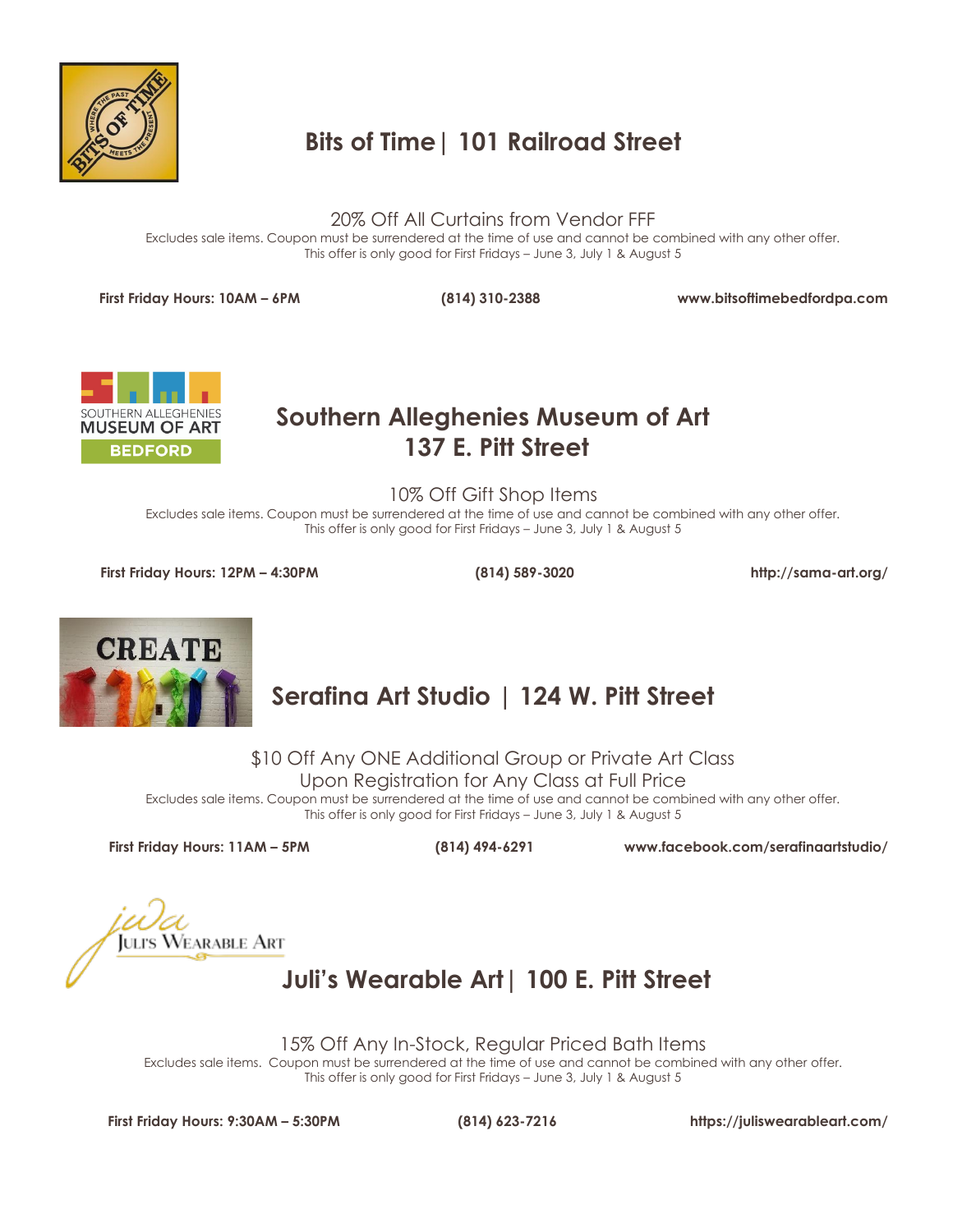

## **Brittney Meagan Photography| 202 E. Pitt Street**

\$50 Off Any Session

Excludes sale items. Coupon must be surrendered at the time of use and cannot be combined with any other offer. This offer is only good for First Fridays – June 3, July 1 & August 5

**First Friday Hours: 9AM – 5PM (814) 494-6465 www.brittneymeaganphoto.com**



**Backstage Alpaca Shop| 117 S. Juliana Street**

10% Off All Items in Stock

Excludes sale items. Coupon must be surrendered at the time of use and cannot be combined with any other offer. This offer is only good for First Fridays – June 3, July 1 & August 5

**First Friday Hours: 11AM – 5PM (814) 623-2004 www.backstagealpacashop.com**



## **Countdown to Christmas | 117b S. Richard Street**

\$5 Off a Purchase of \$25 or More

Excludes sale items. Coupon must be surrendered at the time of use and cannot be combined with any other offer. This offer is only good for First Fridays – June 3, July 1 & August 5

**First Friday Hours: 10AM – 4PM (814) 310-5137 www.countdowntochristmas.shop/**



#### **Peppercorn Market| 111 S. Juliana Street**

10% Off All Olive Oils and Balsamic Vinegars in Stock

\*An array of products will be available for tasting\*

Excludes sale items. Coupon must be surrendered at the time of use and cannot be combined with any other offer. This offer is only good for First Fridays – June 3, July 1 & August 5

**First Friday Hours: 9:30AM – 5:30PM (814) 494-4303 peppercornmarket.com**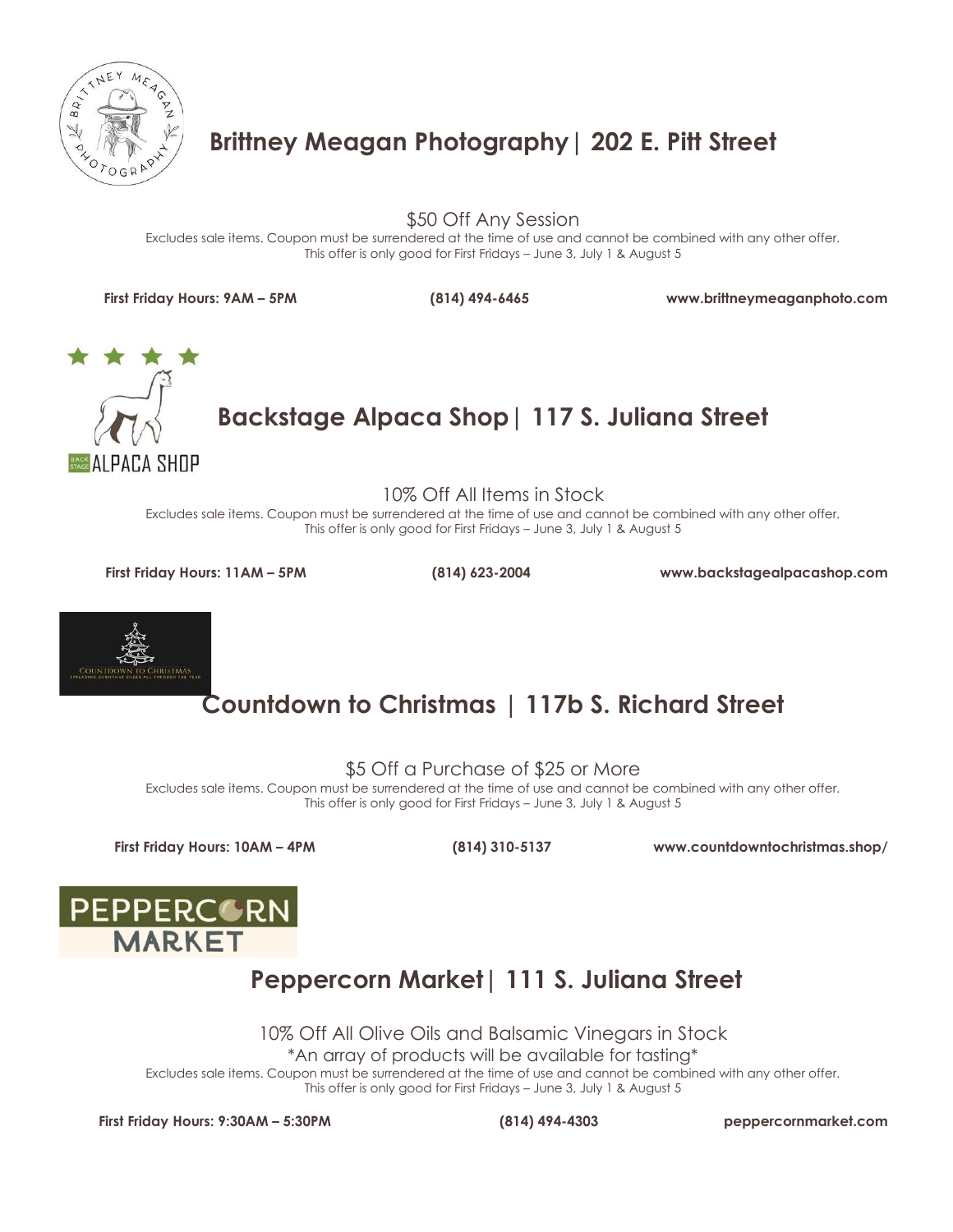

**KJ Shea Seasonals| 116 S. Juliana Street**

20% Off Any Candle Purchase

Excludes sale items. Coupon must be surrendered at the time of use and cannot be combined with any other offer. This offer is only good for First Fridays – June 3, July 1 & August 5

**First Friday Hours: 10AM – 6PM (814) 442-4191 www.kjshea.com/**



## **A Little Off the Top| 133 W. Pitt Street**

\$12 Haircut for Men and Boys Coupon must be surrendered at the time of use and cannot be combined with any other offer. This offer is only good for First Fridays – June 3, July 1 & August 5

**First Friday Hours: 10AM – 4:30PM (814) 623-0708 www.facebook.com/alittleoffthetopboysandmen**



**1 2 Celebrate | 112 S. Richard Street** 

25% Off Regular Price Inventory

Excludes sale items. Coupon must be surrendered at the time of use and cannot be combined with any other offer. This offer is only good for First Fridays – June 3, July 1 & August 5

**First Friday Hours: 10AM – 5PM (814) 623-0532 www.facebook.com/12celebrate**



**Pigeon Hill Studios| 115 S. Juliana Street**

20% Off Framing Materials on Frame Orders

Excludes sale items. Coupon must be surrendered at the time of use and cannot be combined with any other offer. This offer is only good for First Fridays – June 3, July 1 & August 5

**First Friday Hours: 12PM-5PM (814) 494-0696 www.pigeonhillstudios.com**